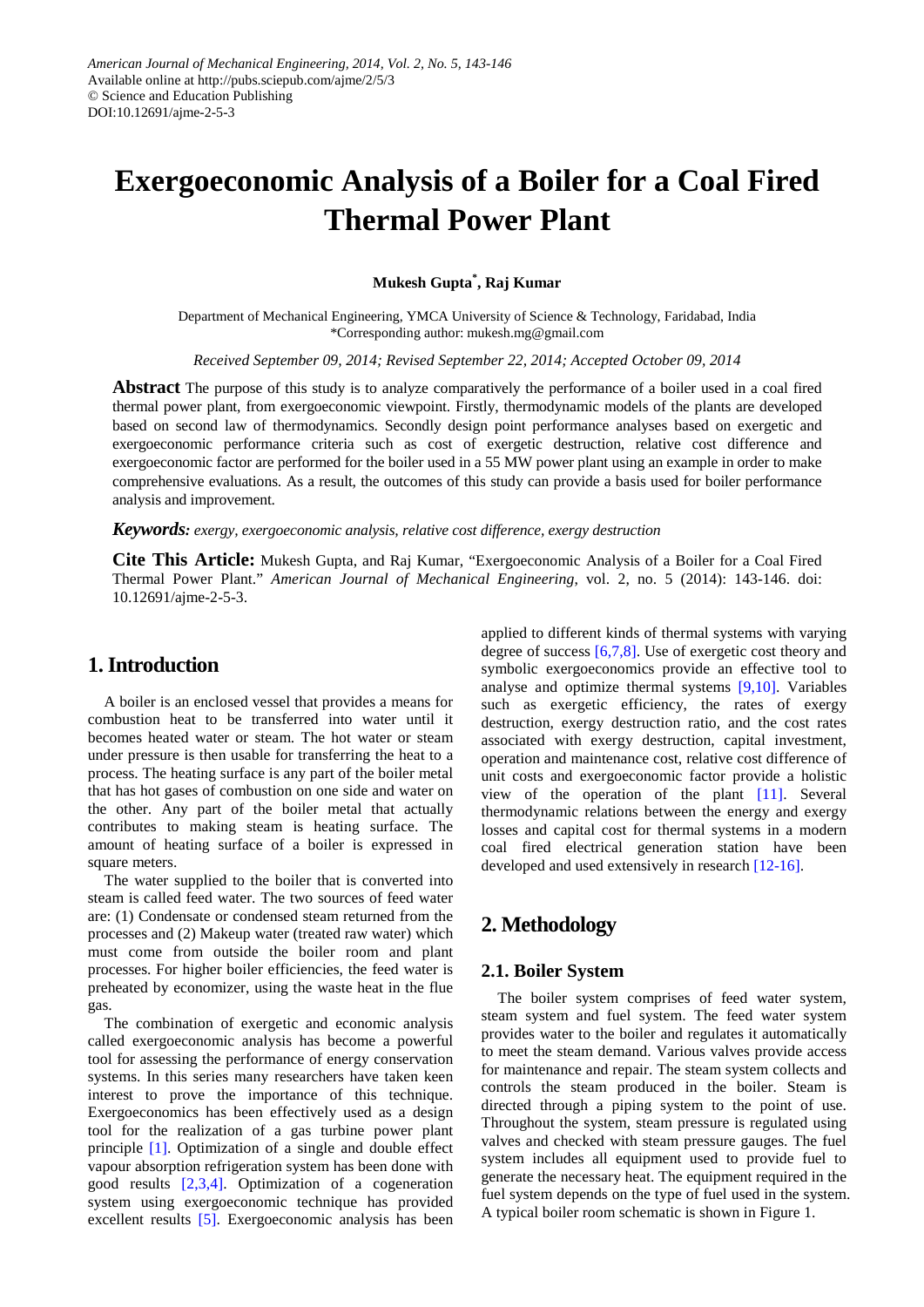

**Figure 1.** Schematic Layout of a Boiler

#### **2.2. Exergy Analysis**

The major streams entering and leaving the boiler are shown in Figure 1. A block diagram for the same is developed as shown in Figure 2.



**Figure 2.** Block Diagram for the boiler system

The general energy and exergy balance equations for the boiler may be formulated using the first and second law of thermodynamics. The specific thermo- mechanical exergy (neglecting kinetic and potential exergy) is evaluated from Eq. (1):

$$
e_j = (h_j - h_0) - T_0(s_j - s_0)
$$
 (1)

The total rate of exergy with any stream can be estimated as given in Eq. (2)

$$
E_j = m_j e_j \tag{2}
$$

The total rate of energy with any stream is given by Eq. (3).

$$
B_j = m_j h_j \tag{3}
$$

The exergy flow rate leaving the flue gas is given by Eq. (4).

$$
E_{out}^g = \sum_{j=1}^{g} m_j e_j^g \tag{4}
$$

The exergy balance equation for boiler is given as in Eq. (5).

$$
\sum_{e} E_{e,B} + W_B = E_{q,B} + \sum_{i} E_{i,B} \tag{5}
$$

The exergy destruction ratio  $y_{D,B}$  for the boiler is represented as in Eq. (6).

$$
y_{D,B} = E_{D,B} / \sum E_{D,B}
$$
 (6)

The exergy loss ratio for the boiler is given by Eq. (7).

$$
y_{L,B} = E_{L,B} / E_{F,tot} \tag{7}
$$

The exergetic efficiency of a boiler is given by Eq. (8).

$$
\varepsilon_B = \frac{E_{P,B}}{E_{F,B}}\tag{8}
$$

#### **2.3. Exergoeconomic Analysis**

The generalized cost balance equation for a boiler is given as in Eq. (9).

$$
C_{B,tot} = C_{f,tot} + Z_{tot} + Z_{tot}
$$
 (9)

The cost balance equation for a boiler system represented by Figure 2 is given by Eq. (10).

$$
C_4 + C_5 + C_q = C_1 + C_2 + C_3 + Z_{tot} + Z_{tot}
$$
 (10)

Average costs per exergy unit of fuel and product for a boiler are given as per Eq. (11) and Eq. (12).

$$
c_{F,B} = \frac{C_{F,B}}{E_{F,B}}\tag{11}
$$

$$
c_{P,B} = \frac{C_{P,B}}{E_{P,B}}\tag{12}
$$

#### **2.4. Thermoeconomic Variables**

#### **2.4.1. Cost of Exergy Destruction**

For determining the cost of exergy destruction two approaches are generally used. In the first approach the

product from the boiler  $E_{P,B}$  is assumed to be fixed and the cost of exergy destruction is given by Eq. (13).

$$
C_{D,B} = c_{F,B} E_{D,B} \tag{13}
$$

In this approach the fuel rate  $E_{F,B}$  must account for the

fixed product rate and the rate of exergy destruction  $E_{D,B}$ .

Alternatively assuming that the fuel  $E_{F,B}$  is fixed the cost of exergy destruction is formulated as in Eq. (14).

$$
C_{D,B} = c_{P,B} E_{D,B}
$$
 (14)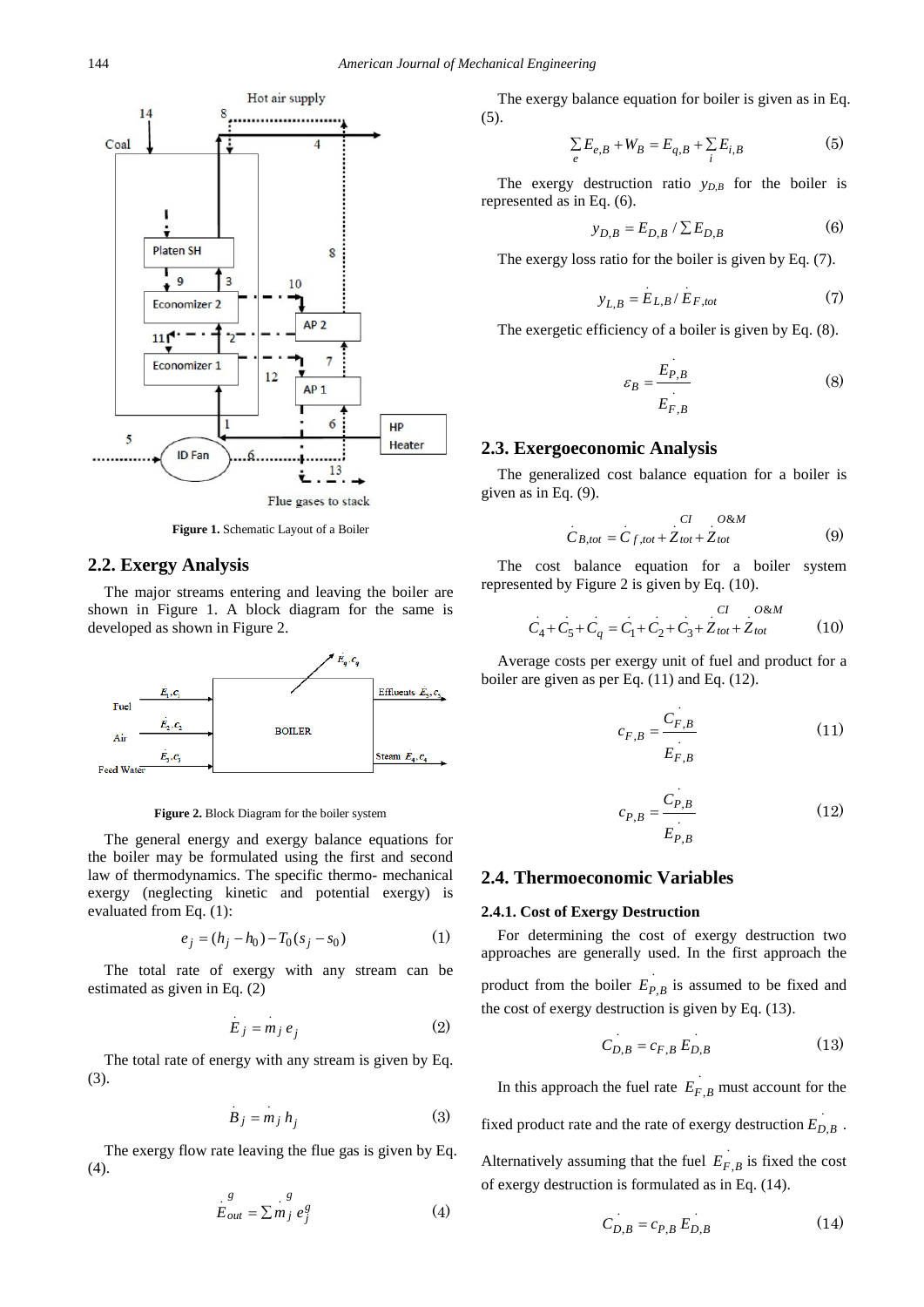#### **2.4.2. Relative Cost Difference**

The relative cost difference for a boiler reveals the real cost associated with it and is given by Eq. (15).

$$
r_B = \frac{1 - \varepsilon_B}{\varepsilon_B} + \frac{Z_B + Z_B}{c_{F,B} E_{P,B}}
$$
(15)

#### **2.4.3. Exergoeconomic Factor**

The exergoeconomic factor gives the relative significance of the two categories of costs associated with a boiler namely, non-exergy-related costs (capital investment & operation & maintenance cost) and exergy related costs (cost of exergy destruction and exergy losses). It is given by Eq. (16).

$$
f_B = \frac{Z_B}{Z_B + c_{F,B}(E_{D,B} + E_{L,B})}
$$
(16)

## **3. Illustrative Example**

To illustrate the benefits of the exergoeconomic technique a boiler for a 55 MW coal fired thermal power plant is considered for which the following data is available

- Coal received is of 16765 KJ/kg calorific value with ash content of 38% and 26% volatile matter.
- For normal running of plant at 55MW, boiler generates the 72.22 kg/s of superheated steam at 93.17 bars.

Calculations are done with following assumptions

- 1) Specific exergy of fuel has been calculated as in [\[7\].](#page-3-7)
- 2) Gross calorific value has been used in calculations.

3) Intensive properties of the environment are not changing due to any process.

**Table 1. Pressure, temperature, mass flow rate and exergy flow rate for boiler streams of 55 MW Power Plant**

<span id="page-2-2"></span>

| S.             | Pressure | Temperature | Mass flow | Exergy     |
|----------------|----------|-------------|-----------|------------|
| No.            | (bar)    | (K)         | (kg/s)    | (KW)       |
| 1              | 132.394  | 467.000     | 72.89     | 11797.000  |
| 2              | 132.394  | 526.000     | 72.89     | 11797.000  |
| 3              | 132.394  | 541.000     | 72.89     | 19730.000  |
| $\overline{4}$ | 93.166   | 803.000     | 72.23     | 10590.000  |
| 5              | 1.013    | 298,000     | 377.7     | 0.000      |
| 7              | 1.058    | 481.000     | 377.7     | 15273.000  |
| 8              | 1.058    | 613.000     | 377.7     | 37900.000  |
| 9              | 0.024    | 832.000     | 387.4     | 76667.000  |
| 10             | 0.024    | 673.000     | 387.4     | 55175.000  |
| 11             | 0.024    | 635.000     | 387.4     | 50139.000  |
| 12             | 0.024    | 500.000     | 387.4     | 32975.000  |
| 13             | 0.024    | 416.150     | 387.4     | 22050.000  |
| 14             | 1.013    | 298.150     | 9.740     | 247660.000 |

The analysis of actual boiler system and its components is highly complex and tedious in nature due to huge amount of data associated with large number of system components, different operating conditions and nonlinear behaviour of steam properties.

The various costs associated with the functioning of a boiler are given in [Table 2.](#page-2-0)

**Table 2. Initial investment costs, annualized costs and corresponding monetary flow rates of boiler in a 55MW power plant**

<span id="page-2-0"></span>

| Initial Investment cost | Annualized cost (Rs * | Monetary flow rates |  |
|-------------------------|-----------------------|---------------------|--|
| $(Rs * 106)$            | $106$ /year)          | (Rs/hr)             |  |
| 21.931                  | 2.416                 | 292.36              |  |

The values for exergy, cost rates associated with flows and the unit costs of flows for the boiler are given in [Table 3.](#page-2-1)

**Table 3. Exergy, cost rates associated with flows and unit costs of flows for boiler at 55MW**

<span id="page-2-1"></span>

| Stream No. | $E$ (MW) | $c$ (Rs/ MJ) | $C$ (Rs/hr) |
|------------|----------|--------------|-------------|
|            | 105.900  | 0.2543       | 96292.800   |
| 13         | 22.050   | 0.0950       | 7554.600    |
|            | 247.600  | 0.0950       | 84855.600   |

# **4. Results & Discussion**

The boiler has been analyzed from exergetic and thermoeconomic considerations. Variation of various thermoeconomic factors have been calculated for variations of temperature and pressure.

[Table 1](#page-2-2) illustrates the values for pressure, temperature, mass flow rate and exergy flow rate for the various boiler streams. [Table 3](#page-2-1) gives the values for exergy and cost rates associated with flows and unit costs of flows for the boiler. Table 4 illustrates the values for PEC and the different thermoeconomic variables for the boiler.

Figure 3 indicates the effect of pressure variation on the values of the relative cost difference  $(r_B)$  for the boiler. It shows that with the drop in pressure there is a drop in the values for the relative cost difference as well and this drop becomes more and more prominent as the pressure values reduce significantly.

Figure 4 indicates the effect of variation in pressure on the exergoeconomic factor  $(f_B)$ . The variation in the values of the exergoeconomic factor is significant for lower values of pressure.

Figure 5 indicates the effect of variation in temperature on the relative cost difference  $(r_B)$ . The present study illustrates that there exists an inverse relationship between the values of pressure and the corresponding relative cost difference.

Figure 6 indicates the effect of variation in temperature on the exergoeconomic factor  $(f_B)$ . The present study illustrates that there exists an inverse relationship between the values of pressure and the corresponding exergoeconomic factor.



**Figure** 3. Effect of pressure on  $r_B$